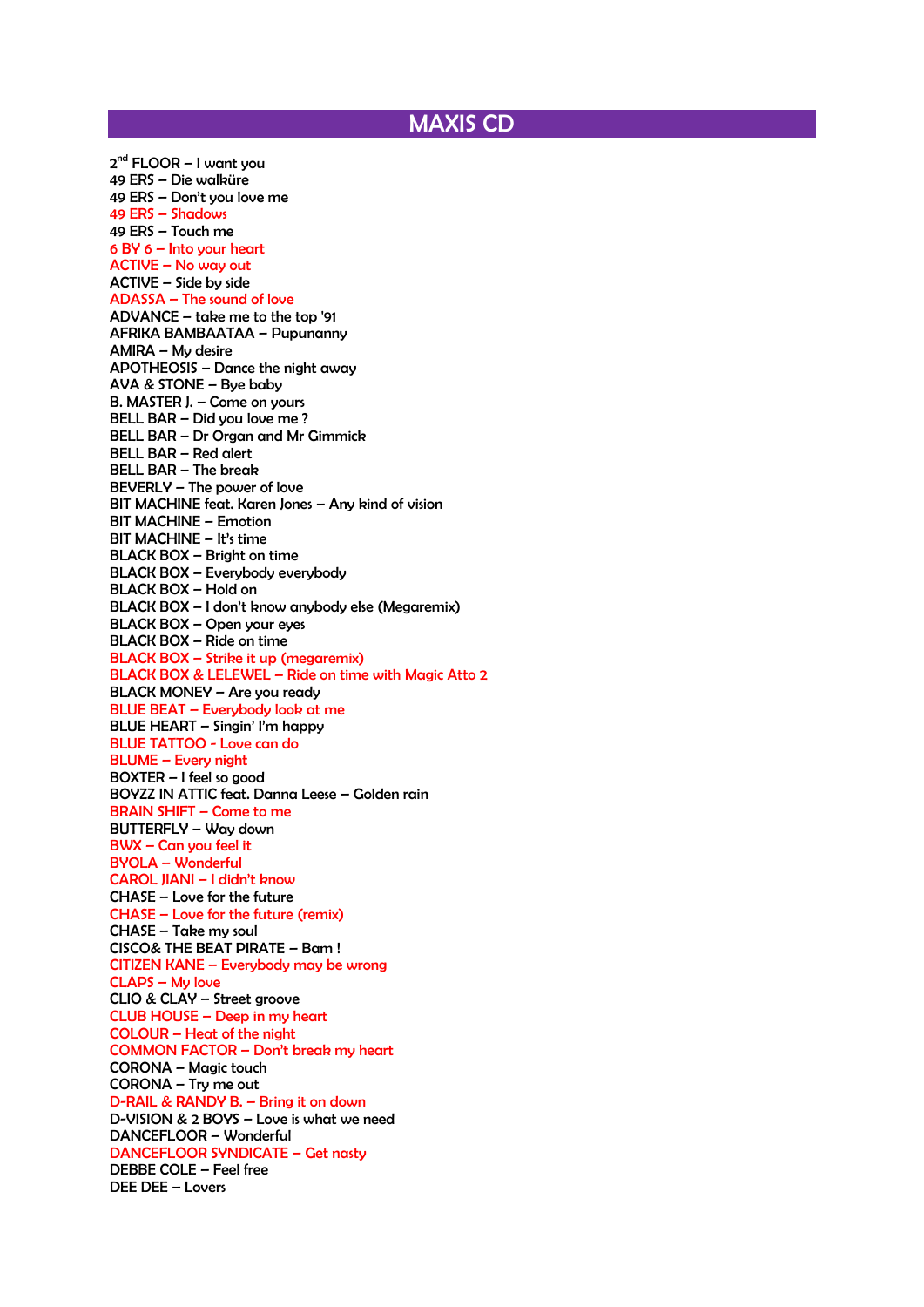DEEP SKY – Higher than the clouds DIGILOVE – Touch me D.J.C. feat. Zanza – Without meaning DJ BART – The message D.J. FILO feat. Amadeus – The time is right DJ FRED & ARNOLD T. – Turn me up DJ MOLELLA – Revolution DJ PROFESSOR – Rock me steady DOUBLE DEE – Don't you feel DOUBLE DEE – Hey you DOUBLE YOU feat. Ice MC – Rebel rebel DSK – Holdin' on DV8 – Les démons de minuit EAST SIDE BEAT – Divin' in the beat EAST SIDE BEAT - I didn't know ELLA TOY – Love is calling EUROGROOVE – Dive to Paradise F. ZAPPALA & D.J. PROFESSOR – We gotta do it FALL OUT – Titanic FARGETTA – Midnight FARGETTA – Your love FLOORFILLA – Anthem #5 FLOORFILLA – Megamix FRANK K. – Everybody let's somebody love FRANKIES BEATHOUSE presents Pepsi-Joye – Give me back (my summer love) FRANKIES BEATHOUSE presents Tony Jones – Sweetness (is my weakness) GIGI D'AGOSTINO – New year's day GRA-DA – Diamond HARDEA – Sex again HOBBY ONE – Everybody movin' up HOLLYWOOD BOULEVARD – Wot HOUSE TEAM – It's time for house HOUSECREAM – I can't go on HOUSECREAM feat. Jo' – Get me into your heart HYPER PEARL – Can you feel the pain IAN VAN DAHL – Castles in the sky ICE MC – Funkin' with you ICE MC – Take away the colour (reconstruction '95) ICE MC – Think about the way INCREASE JOY – Coming on my side JADE KUAZAR – Love is the only leader JAM JAM – Everybody (watcha gonna do) JAMIE DEE – People (everybody needs love) J.C. MOON – Every day every night JOY – I'm leaving JOY – Let us congratulate JOY – Shine on JOY SALINAS – Bip bip JOY SALINAS – Calling you love JOY SALINAS – Gotta be good JOY SALINAS – People talk JULIE RHODES – Bring me love KATANA – Erotmania KAIRO – Don't stop KARISMA – Dance with a beauty rhythm KATHLEEN B. – Get the funky beat KEY PROJECT feat. Clay – That's sweet love KIKKA – Wanna oh, wanna oh KINGSTON TEE & RICO – What about you ? KOOL WORLD PRODUCTIONS – In-vader KRAZE – The party 2001 LA CAMPANELLA – Love song LA DIVA – Time after time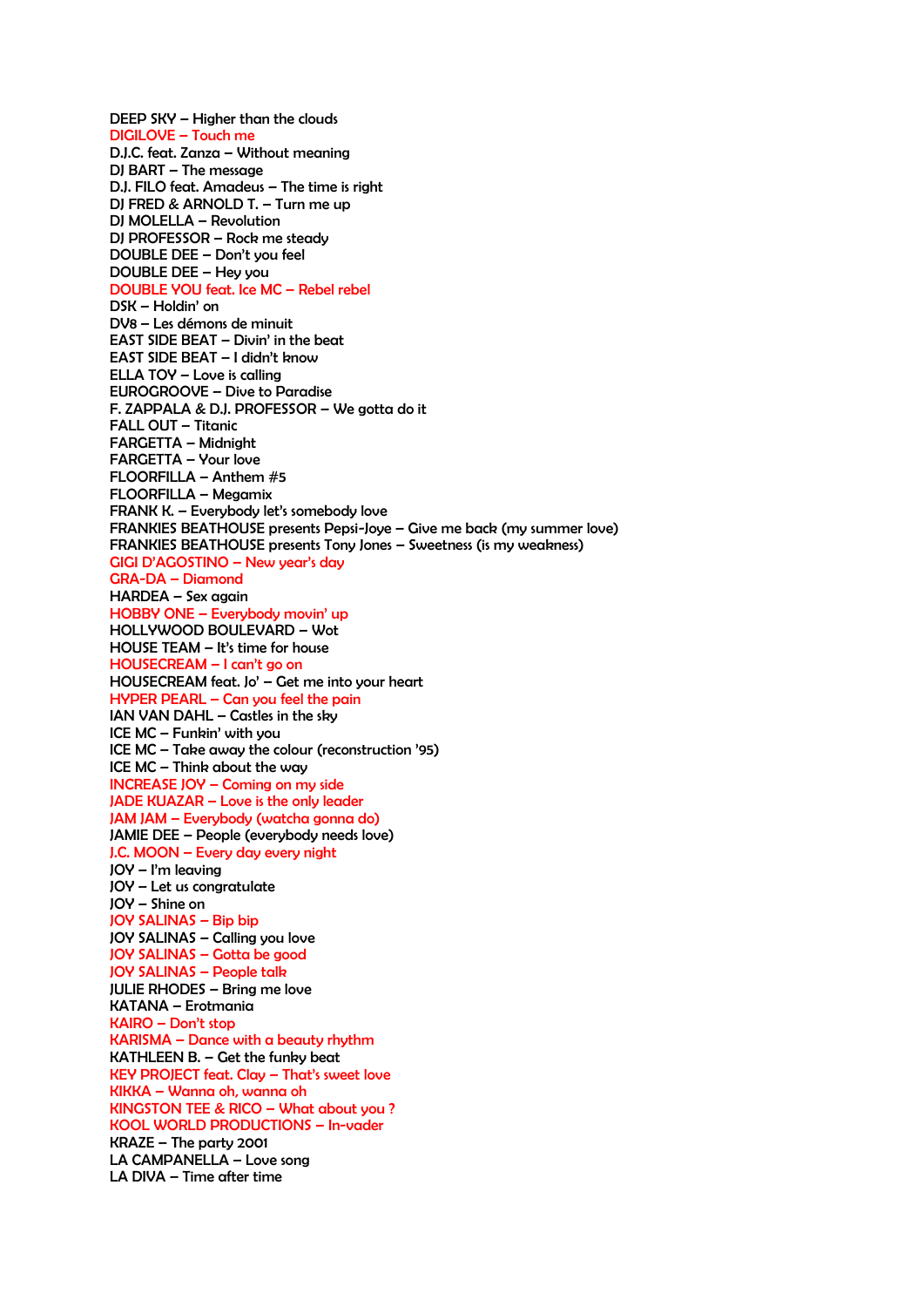LADIVA - The night is my life LAMOTT ATKINS – How you make me feel LANOTTE feat. Monsters – Love magic LEE MARROW – Do you want me LEE MARROW – Lot to learn LELEWEL – Magic atto 2 LET-MOTIV – Ecoute bien ces mots LIPSTICK – Summer love LIVING HOUSE – To talk LOUCHIE LOU & MICHIE ONE – Rich girl L.T.C. – Bootie breaker LYSS – Underground MAGIC MARMELADE – Everybody get up MARCIA JOHNSON – Get on up MARIA SHORT – Change the way MEPHISTO – People MEZZALUNA – Don't let this feeling pass M.G. – So good MIKO MISSION – I can fly MIXDOWN feat. Chris Meyer – Music in my mind MOD 222 – Time has no time MUSIX – Do ya see the light NAOMIE DEE – Groove you NAOMIE DEE – I need your love NAOMIE DEE – Shut your mouth Mr. TRASH – Ich und du MUSIC feat. Naomie Dee – I'm changing NBG – Universal love NEON LIGHT – Keep on dancing NETZWERK – Breakdown NETZWERK – Memories NETZWERK – Passion NETZWERK – Send me an angel NOMAD – (I wanna give you) devotion OFFSET – I can't take it ONDINA – Into the night ONDINA – Summer of love O.P – Run from me OPEN BILLET – I want your love PAN POSITION – Elephant paw PARADISE ORCHESTRA – Colour me PARADISE ORCHESTRA – Satisfy your dreams PEPSI JOYE – Give me back PERSISTANCE OF VISION – Sanctuary PLAYGROUND – My presence PO.LO – I want you POWER FORCE – Let me dance POWERLINE – Energy PRAGA KHAN feat. Jade 4U – Phantasia forever R.A.F. – Energetic mix R.A.F. – Just take me higher R.A.F. – Move up R.A.F. – We gonna get REPLIKA – What time is it ? RICOCHET – Glissando ROBERTA BAI – We are familyROZALLA – Faith (in the power of love) ROZLYNE CLARKE – Eddy steady go SAMIRA – La plage SECCHI – I say yeah SECCHI – Play that song SECCHI & ORLANDO JOHNSON – Keep on jammin' SEFE – Evviva a vida SEVEN-TEES – Everybody on the floor